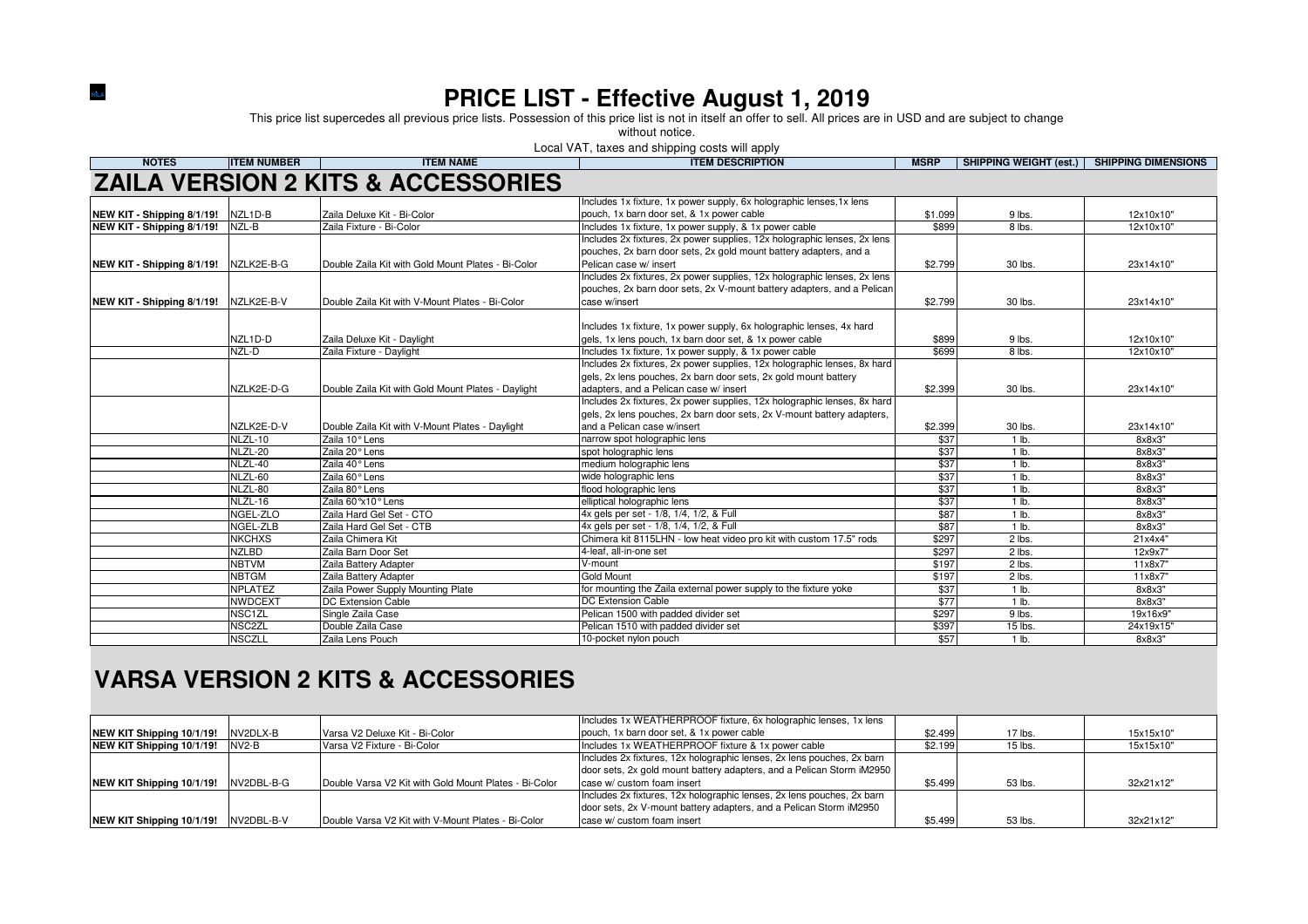|                     |                |                                                       | Includes 1x WEATHERPROOF fixture, 6x holographic lenses, 4x hard       |         |         |           |
|---------------------|----------------|-------------------------------------------------------|------------------------------------------------------------------------|---------|---------|-----------|
| item number change  | NV2DLX-D       | Varsa V2 Deluxe Kit - Daylight                        | gels, 1x lens pouch, 1x barn door set, & 1x power cable                | \$2.199 | 17 lbs. | 15x15x10" |
| item number change  | NV2-D          | Varsa V2 Fixture - Daylight                           | Includes 1x WEATHERPROOF fixture & 1x power cable                      | \$1.899 | 15 lbs. | 15x15x10" |
|                     |                |                                                       | Includes 2x fixtures, 12x holographic lenses, 8x hard gels, 2x lens    |         |         |           |
|                     |                |                                                       | pouches, 2x barn door sets, 2x gold mount battery adapters, and a      |         |         |           |
| item number change  | NV2DBL-D-G     | Double Varsa V2 Kit with Gold Mount Plates - Daylight | Pelican Storm iM2950 case w/ custom foam insert                        | \$4.999 | 53 lbs. | 32x21x12" |
|                     |                |                                                       | Includes 2x fixtures, 12x holographic lenses, 8x hard gels, 2x lens    |         |         |           |
|                     |                |                                                       | pouches, 2x barn door sets, 2x V-mount battery adapters, and a Pelican |         |         |           |
| litem number change | NV2DBL-D-V     | Double Varsa V2 Kit with V-Mount Plates - Daylight    | Storm iM2950 case w/ custom foam insert                                | \$4.999 | 53 lbs. | 32x21x12" |
|                     | <b>NLV2-10</b> | Varsa (version 2) 10° Lens                            | narrow spot holographic lens                                           | \$67    | $1$ lb. | 8x8x3"    |
|                     | <b>NLV2-20</b> | Varsa (version 2) 20° Lens                            | spot holographic lens                                                  | \$67    | $1$ lb. | 8x8x3"    |
|                     | <b>NLV2-40</b> | Varsa (version 2) 40° Lens                            | medium holographic lens                                                | \$67    | $1$ lb. | 8x8x3"    |
|                     | <b>NLV2-60</b> | Varsa (version 2) 60° Lens                            | wide holographic lens                                                  | \$67    | $1$ lb. | 8x8x3"    |
|                     | <b>NLV2-80</b> | Varsa (version 2) 80° Lens                            | flood holographic lens                                                 | \$67    | $1$ lb. | 8x8x3"    |
|                     | <b>NLV2-16</b> | Varsa (version 2) 60 ° x 10 ° Lens                    | elliptical holographic lens                                            | \$67    | $1$ lb. | 8x8x3"    |
|                     | NGEL-V2O       | Varsa (version 2) Hard Gel Set - CTO                  | 4x gels per set - 1/8, 1/4, 1/2, & Full                                | \$97    | $1$ lb. | 8x8x3"    |
|                     | <b>NKCHS</b>   | Varsa Chimera Kit                                     | Chimera kit 1020N - Super Pro Plus Small with custom 24.75" rods       | \$367   | 3 lbs.  | 29x5x5"   |
|                     | NV2BD          | Varsa (version 2) Barn Door Set                       | 4-leaf, all-in-one set                                                 | \$327   | 3 lbs.  | 12x9x7    |
|                     | <b>NWDCEXT</b> | DC Extension Cable                                    | <b>DC Extension Cable</b>                                              | \$77    | $1$ lb. | 8x8x3"    |
|                     | <b>NBTVM</b>   | Varsa Battery Adapter                                 | V-mount                                                                | \$197   | 2 lbs.  | 11x8x7"   |
|                     | <b>NBTGM</b>   | Varsa Battery Adapter                                 | <b>Gold Mount</b>                                                      | \$197   | 2 lbs.  | 11x8x7"   |
|                     | NSC1V2         | Single Varsa (version 2) Case                         | Pelican 1510 with custom foam insert                                   | \$397   | 15 lbs. | 24x19x15" |
|                     | NSC2V2         | Double Varsa (version 2) Case                         | Pelican Storm im2950 with custom foam insert                           | \$477   | 27 lbs. | 32x21x12  |
|                     | NSCV2L         | Varsa Lens Pouch                                      | 10-pocket nylon pouch                                                  | \$77    | $1$ lb. | 10x9x3"   |

# **BOXER KITS & ACCESSORIES**

|            |                |                              | Includes 1x fixture, 6x holographic lenses, 4x hard gels, 1x lens pouch, |         |                    |           |
|------------|----------------|------------------------------|--------------------------------------------------------------------------|---------|--------------------|-----------|
|            | NBX1D-D        | Boxer Kit - Daylight         | 1x barn door set, & 1x power cable                                       | \$3.999 | 35 lbs.            | 15x15x20" |
|            | NBX-D          | Boxer Fixture - Daylight     | Includes 1x fixture & 1x power cable                                     | \$3.499 | 30 lbs.            | 15x15x20" |
|            | NLBX-10        | Boxer 10° Lens               | narrow spot holographic lens                                             | \$97    | 1 lb.              | 8x8x3"    |
|            | NLBX-20        | Boxer 20° Lens               | spot holographic lens                                                    | \$97    | 1 lb.              | 8x8x3"    |
|            | NLBX-40        | Boxer 40° Lens               | medium holographic lens                                                  | \$97    | $1$ lb.            | 8x8x3"    |
|            | NLBX-60        | Boxer 60° Lens               | wide holographic lens                                                    | \$97    | $1$ lb.            | 8x8x3"    |
|            | NLBX-80        | Boxer 80° Lens               | flood holographic lens                                                   | \$97    | $1$ lb.            | 8x8x3"    |
|            | NLBX-16        | Boxer 60°x10° Lens           | elliptical holographic lens                                              | \$97    | $1 \overline{b}$ . | 8x8x3"    |
|            | NGEL-BXO       | Boxer Hard Gel Set - CTO     | 4x gels per set - 1/8, 1/4, 1/2, & Full                                  | \$177   | $1$ lb.            | 8x8x3"    |
|            | NGEL-BXB       | Boxer Hard Gel Set - CTB     | 4x gels per set - 1/8, 1/4, 1/2, & Full                                  | \$177   | 1 lb.              | 8x8x3"    |
|            |                |                              | Chimera kit 1030N - Super Pro X Plus Silver Medium with custom 33.5"     |         |                    |           |
|            | <b>NKCHM</b>   | Boxer Chimera Kit            | rods                                                                     | \$497   | 5 lbs.             | 38x5x4"   |
|            | <b>NBXBD</b>   | Boxer Barn Door Set          | 4-leaf, all-in-one set                                                   | \$497   | 5 lbs.             | 15x15x10" |
|            | <b>NBXEGG</b>  | Boxer Egg Crate              | 40° beam                                                                 | \$197   | 2 lbs.             | 12x10x10" |
|            | NSC1BX         | Single Boxer Case            | Pelican 1620 with custom foam insert & barn door pouch                   | \$597   | 26 lbs.            | 25x20x14" |
|            | <b>NSCBXL</b>  | Boxer Lens Pouch             | 10-pocket nylon pouch                                                    | \$97    | 1 lb.              | 8x8x3"    |
|            | <b>NSCBXBD</b> | Boxer Padded Barn Door Pouch | single-pocket, padded nylon pouch                                        | \$97    | 1 lb.              | 10x9x3"   |
| . <i>.</i> |                |                              |                                                                          |         |                    |           |

#### **HIGH-SPEED KITS**

|                           |           |                                                                                         | Includes 2x fixtures, 6x holographic lenses, 1x lens pouch, 2x locking  |         |                           |                         |
|---------------------------|-----------|-----------------------------------------------------------------------------------------|-------------------------------------------------------------------------|---------|---------------------------|-------------------------|
|                           |           |                                                                                         | power cords, 2x lightweight kit stands, and a Pelican Storm iM2950      |         |                           |                         |
| NEW KIT Shipping 10/1/19! | NV2CAP-B  | Double Varsa Version 2 High-Speed Capture Kit - Bi-Color case with a custom foam insert |                                                                         | \$5.499 | 1@ 50 lbs., 1@ 9 lbs.     | 1@ 32x21x12", 1@40x6x6" |
|                           |           |                                                                                         | Includes 2x fixtures, 6x holographic lenses, 1x lens pouch, 2x locking  |         |                           |                         |
|                           |           |                                                                                         | power cords, 2x lightweight kit stands, and a Pelican Storm iM2950      |         |                           |                         |
| litem number change       | NV2CAP-D  | Double Varsa Version 2 High-Speed Capture Kit - Daylight case with a custom foam insert |                                                                         | \$4.899 | $1@$ 50 lbs., $1@$ 9 lbs. | 1@ 32x21x12", 1@40x6x6" |
|                           |           |                                                                                         | Includes 2x fixtures, 2x power supplies, 6x holographic lenses, 1x lens |         |                           |                         |
|                           |           |                                                                                         | pouch, 2x lightweight kit stands, and a Pelican case with a padded      |         |                           |                         |
| NEW KIT Shipping 10/1/19! | NZLKLAB-B | Double Zaila Version 2 High-Speed Lab Kit - Bi-Color                                    | divider set.                                                            | \$2.599 | $1@29$ lbs, $1@9$ lbs.    | 1@ 14x9x22", 1@ 40x6x6" |
|                           |           |                                                                                         | Includes 2x fixtures, 2x power supplies, 6x holographic lenses, 1x lens |         |                           |                         |
|                           |           |                                                                                         | pouch, 2x lightweight kit stands, and a Pelican case with a padded      |         |                           |                         |
| item number change        | NZLKLAB-D | Double Zaila Version 2 High-Speed Lab Kit - Daylight                                    | divider set.                                                            | \$2.199 | $1@29$ lbs, $1@9$ lbs.    | 1@ 14x9x22", 1@ 40x6x6" |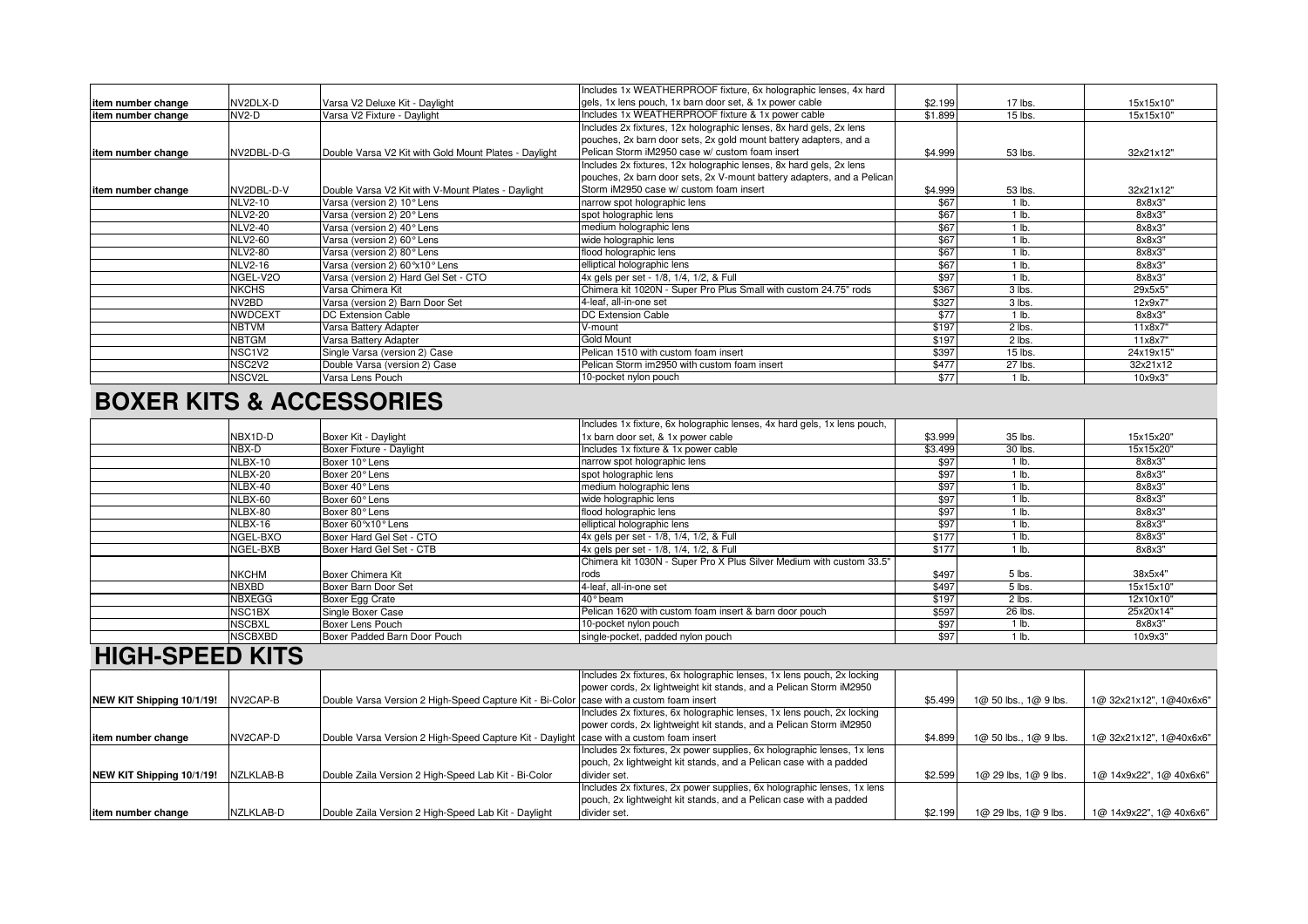# **ACCESSORIES**

| <b>NBTVM</b>    |           | Zaila / Varsa Battery Adapter V-Mount    | V-mount                                                          |       | 2 lbs.   | 11x8x7  |
|-----------------|-----------|------------------------------------------|------------------------------------------------------------------|-------|----------|---------|
| <b>INBTGM</b>   |           | Zaila / Varsa Battery Adapter Gold-Mount | <b>Gold Mount</b>                                                | \$19  | 2 lbs.   | 11x8x7  |
| <b>INWDCEXT</b> |           | DC Extension Cable for Varsa & Zaila     | works with version 1 and version 2 fixtures                      |       |          | 8x8x3"  |
|                 | ND16CBC-4 | DMX Adapter Cable                        | adapts 5-pin XLR to RJ45                                         |       |          | 8x8x3"  |
| <b>NPLATEZ</b>  |           | Zaila Power Supply Mounting Plate        | for mounting the Zaila external power supply to the fixture yoke |       |          | 8x8x3"  |
| <b>NSTAND</b>   |           | Light Stand for Varsa & Zaila            | 3-rise, lightweight, all-metal kit stand                         | \$127 | $5$ lbs. | 40x6x6" |

#### **PARTS**

| <b>NWAC-IP</b>    | Weatherproof AC Cord                              | Weatherproof Locking detachable power cord 15' | \$97        | 2 lbs.           | 8x8x3"    |
|-------------------|---------------------------------------------------|------------------------------------------------|-------------|------------------|-----------|
| ELC-RJM-IP        | Weatherproof Cat-5 Cable connector                | RJ45 wire and wire end not included            | $\sqrt{27}$ | 1 lb.            | 8x8x3"    |
| ELC-RJCAP-IP      | Network Connection Cap                            | Network Connection Cap                         |             | 1 lb.            | 8x8x3"    |
| <b>NWAC-US</b>    | <b>AC Power Cord US</b>                           | <b>IEC to US Power Cord</b>                    | \$27        | $1 \overline{1}$ | 8x8x3"    |
| NWAC-AU           | <b>AC Power Cord Australia</b>                    | IEC to AU Power Cord                           | \$37        | 1 lb.            | 8x8x3"    |
| NWAC-EU           | AC Power Cord EU                                  | IEC to EU Power Cord                           | \$37        | $1$ lb.          | 8x8x3"    |
| <b>NWAC-UK</b>    | <b>AC Power Cord UK</b>                           | <b>IEC to UK Power Cord</b>                    | \$37        | 1 lb.            | 8x8x3"    |
| <b>NTHANDSM</b>   | Small "T" Handle                                  |                                                | \$17        | $1$ lb.          | 8x8x3"    |
| <b>NTHANDLG</b>   | Large "T" Handle                                  | tilt knobs for Boxers and Arinas               | \$27        | 1 lb.            | 8x8x3"    |
| MW-YOKE-Z         | Zaila Replacement Yoke (no T-handles)             | one-piece yoke                                 | \$177       | 1 lb.            | 8x8x3"    |
| MW-YOKE-V2        | Varsa (version 2) Replacement Yoke (no T-handles) | one-piece yoke                                 | \$197       | 1 lb.            | 14x14x3"  |
| MW-YOKE-V         | Varsa (version 1) Replacement Yoke (no T-handles) | one-piece yoke                                 | \$197       | $1$ lb.          | 14x14x3"  |
| <b>BLD-YOKE-B</b> | Boxer Replacement Yoke (no T-handles)             | fully assembled yoke                           | \$277       | 4 lbs.           | 15x15x10" |
| MW-YKSHIM-VZ      | Yoke Shim for Varsa & Zaila                       | with rubber insert                             | \$17        | 1 lb.            | 8x8x3"    |
| MCM-BDHINGE       | <b>Barn Door Hinge</b>                            | replacement hinge for all Nila barn doors      | \$27        | $1$ lb.          | 8x8x3"    |
| MW-BDCRN-Z        | Barn Door Corner - Zaila                          |                                                | \$7         | $1$ lb.          | 8x8x3"    |
| MW-BDCRN-V        | Barn Door Corner - Varsa (version 1)              |                                                | \$7         | $1$ lb.          | 8x8x3"    |
| MW-BDCRN-B        | Barn Door Corner - Boxer                          |                                                | \$7         | 1 lb.            | 8x8x3"    |
| <b>NCLIPSET</b>   | Lens Clip Set                                     | includes clip, spring, and retaining screw     | \$57        | 1 lb.            | 8x8x3"    |

#### **CASES**

| NSC <sub>1</sub> ZL             | Single Zaila Case             | Pelican 1504 with padded divider set                   | \$297 | 9 lbs   | 19x16x9"  |
|---------------------------------|-------------------------------|--------------------------------------------------------|-------|---------|-----------|
| NSC2ZL                          | <b>Double Zaila Case</b>      | Pelican 1514 with padded divider set                   | \$39' | 15 lbs. | 24x19x15" |
| NSC <sub>1</sub> V <sub>2</sub> | Single Varsa (version 2) Case | Pelican 1510 with custom foam insert                   | \$39  | 15 lbs. | 24x19x15" |
| NSC <sub>2</sub> V <sub>2</sub> | Double Varsa (version 2) Case | Pelican Storm im2950 with custom foam insert           | \$47  | 27 lbs. | 34x20x12  |
| NSC1BX                          | Single Boxer Case             | Pelican 1620 with custom foam insert & barn door pouch | \$597 | 26 lbs. | 25x20x14" |

### **VARSA VERSION 1 ACCESSORIES**

| NLVR-10   | Varsa (version 1) 10° Lens                        | narrow spot holographic lens            | £q    | lb.   | 8x8x3"   |
|-----------|---------------------------------------------------|-----------------------------------------|-------|-------|----------|
| NLVR-20   | Varsa (version 1) 20° Lens                        | spot holographic lens                   | \$9   | lb.   | 8x8x3"   |
| NLVR-40   | Varsa (version 1) 40° Lens                        | medium holographic lens                 | \$97  | ↑lb.  | 8x8x3"   |
| NLVR-60   | Varsa (version 1) 60° Lens                        | wide holographic lens                   | \$97  | ۱b.   | 8x8x3"   |
| NLVR-80   | Varsa (version 1) 80° Lens                        | flood holographic lens                  | RQ    | l Ib. | 8x8x3"   |
| NLVR-16   | Varsa (version 1) 60°x10° Lens                    | elliptical holographic lens             | \$97  | ' lb. | 8x8x3"   |
| NGEL-VRO  | Varsa (version 1) Hard Gel Set - CTO              | 4x gels per set - 1/8, 1/4, 1/2, & Full | \$11] | l Ib. | 8x8x3"   |
| NGEL-VRB  | Varsa (version 1) Hard Gel Set - CTB              | 4x gels per set - 1/8, 1/4, 1/2, & Full | \$11] | l Ib. | 8x8x3"   |
| MW-YOKE-V | Varsa (version 1) Replacement Yoke (no T-handles) | one-piece yoke                          | \$197 | l Ib. | 14x14x3" |
| NVRBD     | Varsa (version 1) Barn Door Set                   | 4-leaf, all-in-one set                  | \$427 | ۱lb.  | 14x14x3" |

## **ARINA ACCESSORIES**

| NLAR-10   | Arina 10° Lens           | narrow spot holographic lens                                          | \$297 | 3 lbs    | 20x20x6" |
|-----------|--------------------------|-----------------------------------------------------------------------|-------|----------|----------|
| NLAR-20   | Arina 20° Lens           | spot holographic lens                                                 | \$297 | 3 lbs    | 20x20x6" |
| NLAR-40   | Arina 40° Lens           | medium holographic lens                                               | \$297 | 3 lbs.   | 20x20x6" |
| NLAR-60   | Arina 60° Lens           | flood holographic lens                                                | \$297 | 3 lbs    | 20x20x6" |
| NLAR-80   | Arina 80° Lens           | flood holographic lens                                                | \$297 | 3 lbs.   | 20x20x6" |
| NLAR-16   | Arina 60°x10° Lens       | elliptical holographic lens                                           | \$297 | 3 lbs.   | 20x20x6" |
| NGEL-ARO  | Arina Hard Gel Set - CTO | 4x gels per set - 1/8, 1/4, 1/2, & Full                               | \$399 | $3$ lbs. | 20x20x6" |
| NKCH-ME-A | Arina Chimera Kit        | Chimera kit 8434LHN - Quartz Plus 1 Bank - Medium - Low Heat (require | \$697 | 5 lbs.   | 40x6x6"  |